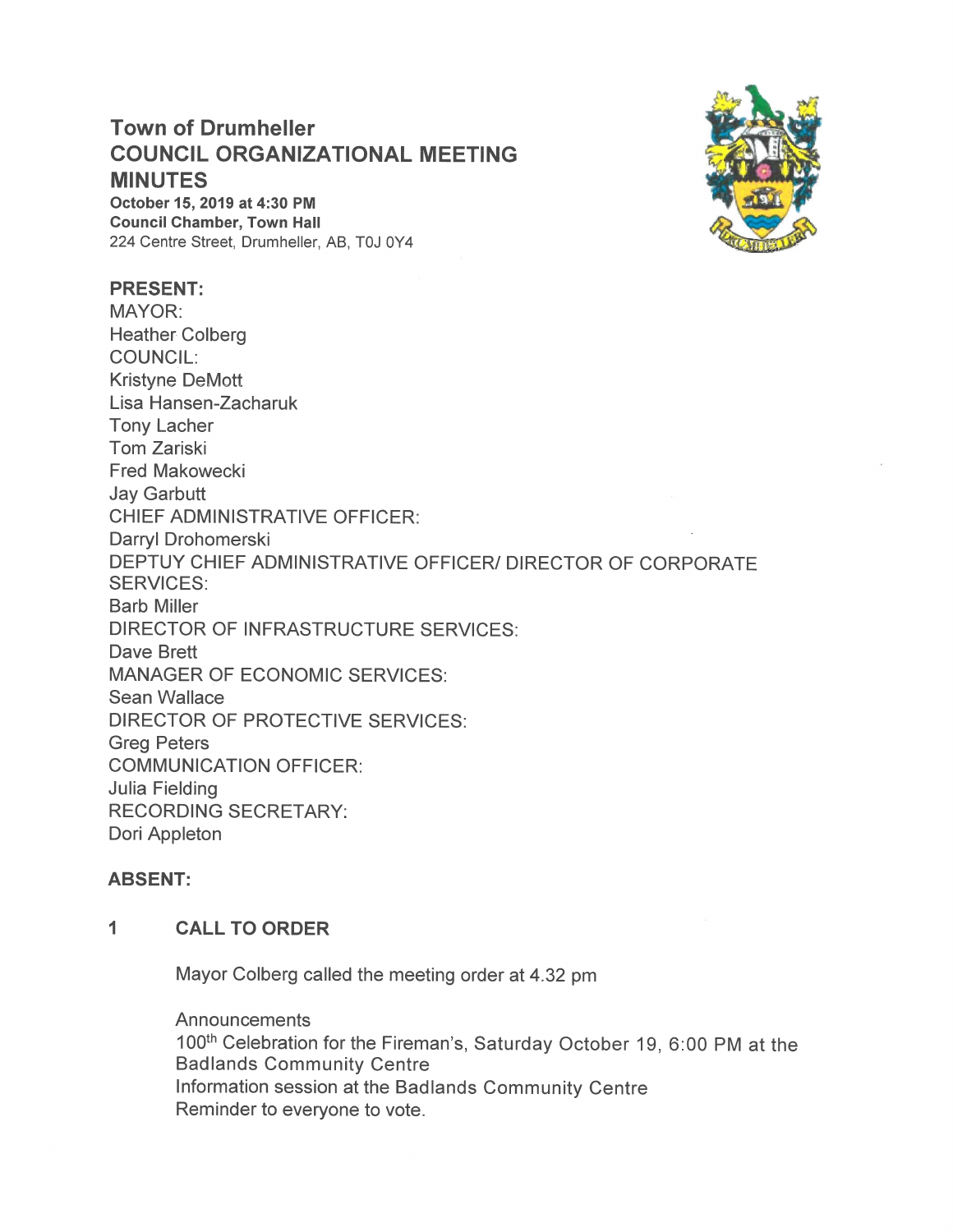#### $2.$ **APPROVAL OF DEPUTY MAYOR ROSTER**

Tom Zariski - January - February 2020 Fred Makowecki - March - April 2020 Tony Lacher - May - June 2020 Jay Garbutt - July - August 2020 Kristyne DeMott - September - October 2020 Lisa Hansen-Zacharuk - November - December 2020

M2019.ORG1 moved F. Makowecki, L. Hansen-Zacharuk that the Deputy Mayor Roster be adopted as presented for 2020.

Carried Unanimously.

#### $3<sup>1</sup>$ **APPOINTMENTS - RESOLUTION OF COUNCIL**

#### $3.1$ **COUNCIL BOARDS**

**Request For Decision - Council Board Appointments** D. Drohomerski presented the Town's 2019/2020 Council Board, the purpose of Council's Organization Meeting is to approve appointments to Boards and Committees. This is a requirement under the Municipal Government Act. Section 192(1).

**Appointments** 

Airport Commission - Mayor Heather Colberg Municipal Planning Commission - Tony Lacher, Tom Zariski Palliser Reginal Municipal Services - Kristyne DeMott Drumheller Chamber of Commerce Mayor - Heather Colberg Drumheller & District Solid Waste Management Association - Fred Makowecki Valley Bus Society - Tony Lacher Drumheller Public Library Board - Kristyne DeMott **Community Futures - Tony Lacher** Citizens Advisory Committee - RCMP - Tom Zariski Police Committee - Fred Makowecki Citizens on Patrol - Tom Zariski Drumheller Agriculture & Stampede Board - Lisa Hansen-Zacharuk Drumheller Housing Administration - Jay Garbutt Subdivision and Development Appeal Board - Kristyne DeMott, Jay Garbutt Disaster Service Committee - Mayor Heather Colberg, Jay Garbutt, Fred Makowecki Community Standards Appeal Committee - Jay Garbutt, Lisa Hansen-Zacharuk, Tony Lacher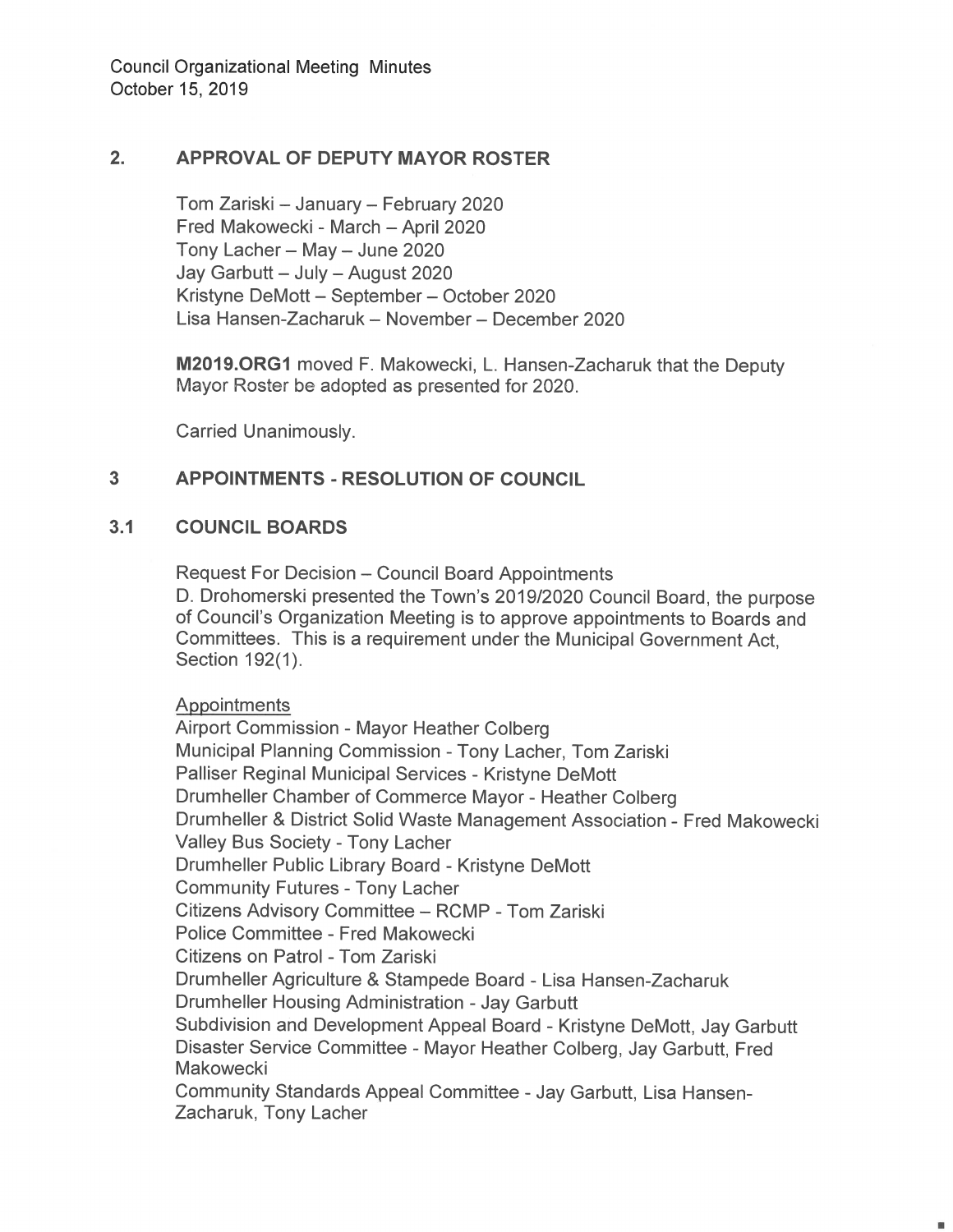> Assessment Review Board - Tom Zariski Economic Development Advisory Committee- Mayor Heather Colberg, Fred **Makowecki** Red Deer River Municipal Users Group - Jay Garbutt Aqua 7 Steering Committee - Tony Lacher Revitalization Corporation - Mayor Heather Colberg, Jay Garbutt Taxi Commission - Kristyne DeMott, Tom Zariski Heritage Steering Committee - Lisa Hansen-Zacharuk Canadian Badlands Ltd. - Mayor Heather Colberg, Kristyne DeMott, Lisa Hansen-Zacharuk Drumheller Community Learning Society — Jay Garbutt IDP - Tony Lacher, Tom Zariski Drumheller & District Seniors Foundation - Tom Zariski

> **M2019.ORG2** moved T. Zariski, L. Hansen-Zacharuk that the Council Board Appointments be adopted as presented.

L. Hansen-Zacharuk  $-$  can we change a position throughout the year if we need to.

D. Drohomerski — yes, it can come back to Council if a Councillors has changed their minds and decides they want to switch Committees.

Carried Unanimously.

#### 3.2 HERITAGE, ARTS AND CULTURE COMMITTEE

3.2.1 D. Drohomerski advised that The Town of Drumheller is seeking two public at large members to sit on the Heritage; Arts and Culture Steering Committee. Two applications have come forward, from Janelle Hilchey and Victoria Madsen. Administration is recommending that Council approve the appointment of Janelle Hilchey and Victoria Madsen to this committee. There is no term of appointment assigned to this committee.

L. Hansen-Zacharuk – motioned to have this matter in camera at 4.45 pm

M2019.0RG3 moved L. Hansen-Zacharuk, J. Garbutt to move to an incamera discussion.

M2019.0RG4 T. Lacher, F. Makowecki to revert back to a regular meeting at 4.51 pm

M2019.ORG5 moved L. Hansen-Zacharuk, T. Lacher that Council approve the appointment of Janelle Hilchey to the Heritage, Arts and Culture Committee.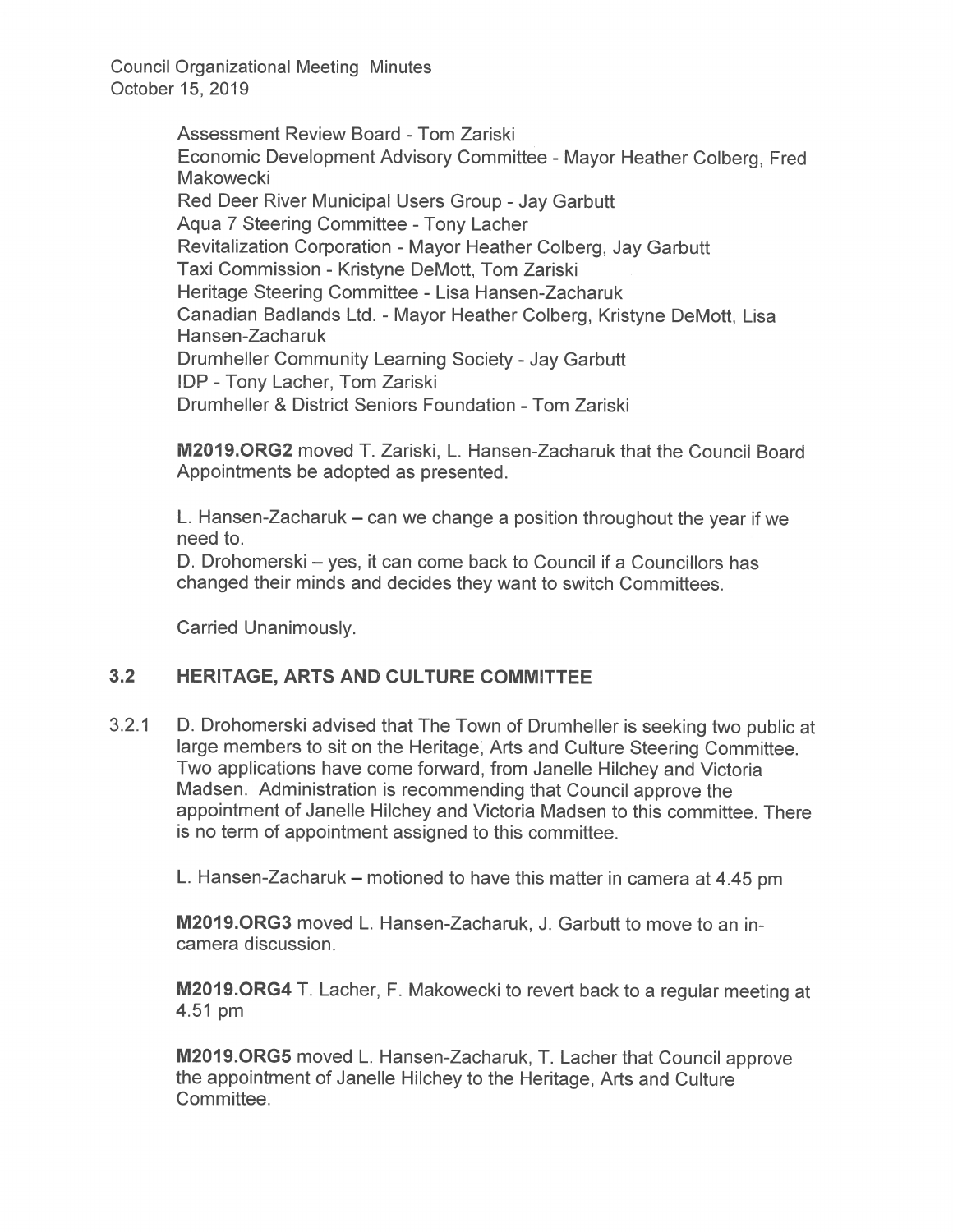Carried Unanimously.

# 3.3 ASSESSMENT REVIEW BOARD

3.3.1 D. Drohomerski advised that the Town of Drumheller seeking two (2) public at large members to site on the Assessment Review Board. One application has come forward from Desiree Wheeler. Administration is recommending that Council approve the appointment of Desiree Wheeler to this Board. There is no term of appointment assigned to the Committee.

M2019.0RG6 moved T. Zariski, F. Makowecki that Council approve the appointment of Desiree Wheeler to the Assessment Review Board.

Carried Unanimously.

#### $3.4$ **MUNICIPAL PLANNING COMMISSION**

#### $3.5$ **SUBDIVISION AND DEVELOPMENT APPEAL BOARD**

#### $3.6$ DRUMHELLER HOUSING ADMINISTRATION

D. Drohomerski advised that the Town of Drumheller is seeking two public at  $3.6.1$ large member to sit on the Drumheller Housing Administration has Four (4) applications have come forward: two resubmissions from current board member Gerald Martynes and Kandace Wylie-Toews and two (2) new applications from Victoria Madsen and Desiree Wheeler. The Drumheller Housing Administration is recommending that Council approve the reappointment of Gerald Martynes and Kandace Wylie-Toews to the board for further three (3) year term.

M2019.ORG7 moved by J. Garbutt. As the DHA board is allowed to be made up of 5 members, as there is a  $3<sup>rd</sup>$  vacancy would like to amend the RFD and appoint Victoria Madsen to be included in the DHA for further three (3) year term.

**Carried Unanimously** 

M2019.ORG8 moved J. Garbutt, L. Hansen-Zacharuk that Council approve the reappointment of Gerald Martynes and Kandace Wylie-Toews to the Drumheller Housing Administration, for further three (3) year terms

**Carried Unanimously** 

#### $3.7$ DRUMHELLER PUBLIC LIBRARY BOARD AND MARIGOLD REGIONAL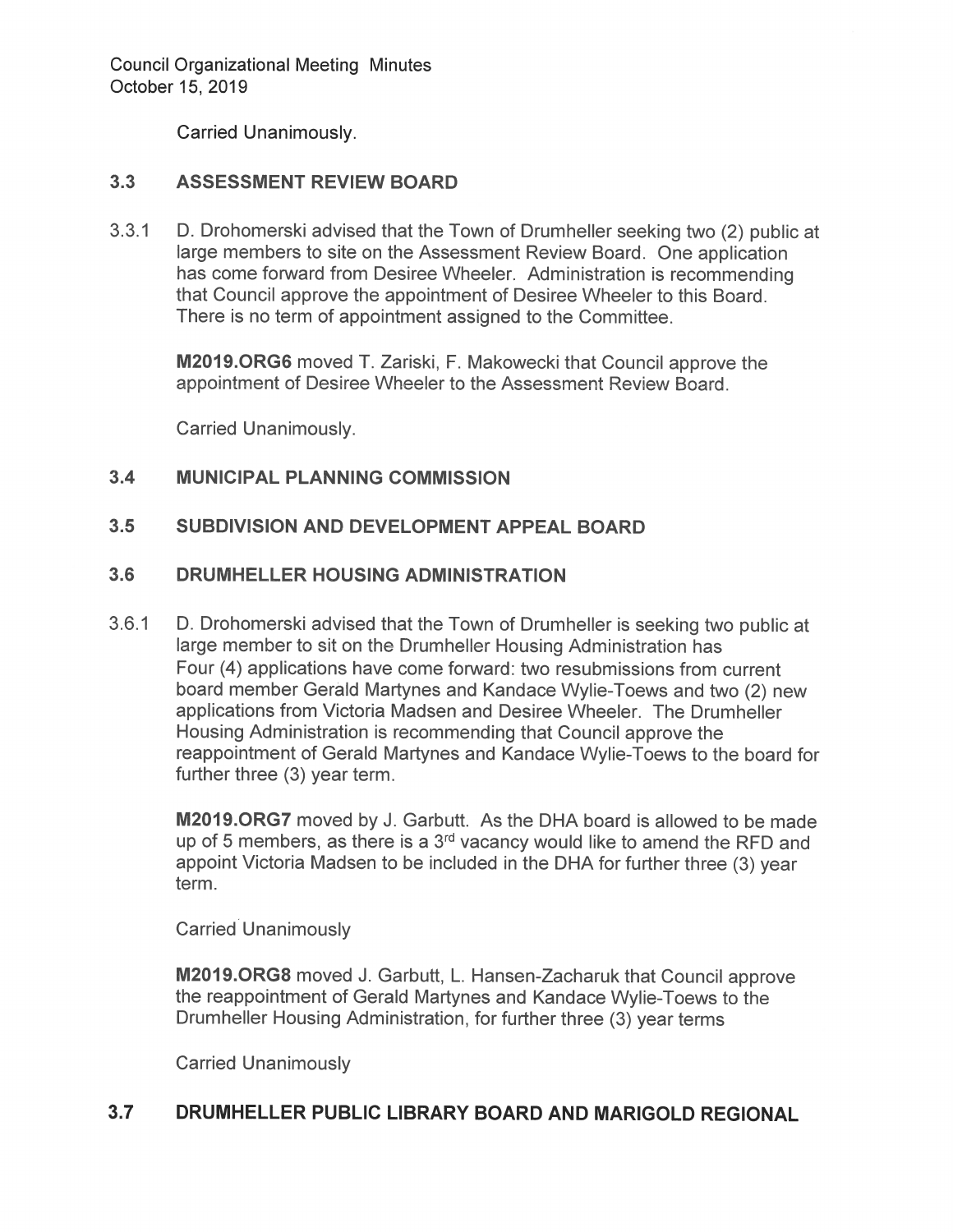# **LIBRARY SYSTEM**

K. DeMott informed Council there is a resent vacancy on the Drumheller Public Library Board so there are 4 vacancies.

 $3.7.1$ D. Drohomerski advised that the Drumheller Public Library has three (3) vacancies and three (3) resubmissions applications have come forward from current board member Lizbeth Dube. Denise Lines and Sarwat Rehan and two (2) new applications from Victoria Madsen and Cheryl McNeil.

M2019.ORG9 moved K. DeMott that Council approve the reappointment of member Lizbeth Dube, Denise Lines and Sarwat Rehan to the Drumheller Public Library. For further three (3) year terms. And moved to amend to add Cheryl McNeil to the library board for three (3) year term.

## **Carried Unanimously**

D. Drohomerski advised that The Town of Drumheller has received a request  $3.7.2$ from the Drumheller Public Library Board to reappoint Margaret Nielsen as the representative to the Marigold Regional Library System. Even though Ms. Nielson can no longer serve as a Drumheller Public Library Board member due t having served the maximum of three (3) consecutive terms. The Marigold Regional Library System has confirmed that she can serve as a representative on their board. The term is for three (3) years.

**M2019.ORG10** moved by J. Garbutt, K. Demott that Council approve the reappointment of Margaret Nielsen to the Marigold Library System, for a three  $(3)$  year term

**Carried Unanimously** 

#### $3.8$ **BOARD VACANCIES**

#### $3.8.1$ Board Vacancies vs. Applications received

The Town of Drumheller relies on volunteers to serve on Town Boards and Committees. Board vacancies are advertised for several weeks each fall and Board Appointments are made at Council's annual Organization Meeting in October. Although several applications were received the fall, some boards received no applications for volunteer members. Administration will endeavour to recruit members for these boards by continuing to advertise the vacancies and applications received are summarized as follows: Board/Committee Vacancies **Applications Received Assessment Review Board**  $2^{\circ}$  $\mathbf{1}$ **Drumheller Housing Administration**  $\overline{2}$  $\blacktriangle$